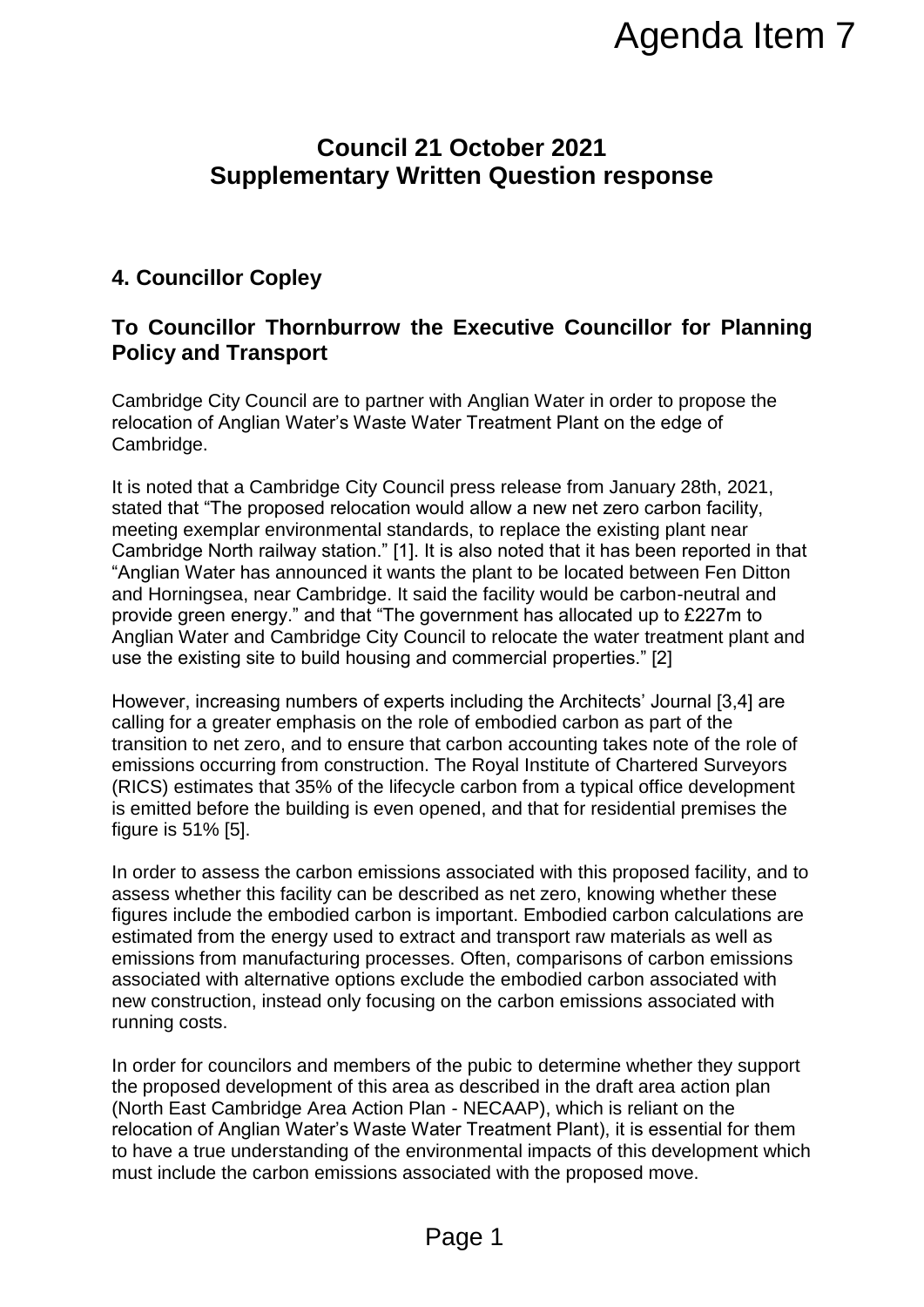Questions therefore are as follows:

Part A) What is the expected lifespan of the current Waste Water Treatment Facilities (assuming current levels of demand stay consistent)?

Part B) What is the estimated total embodied carbon that would be emitted as a result of:

B1) demolition of current Waste Water Treatment Facilities? B2) construction of Waste Water Treatment Facilities on proposed Honey Hill Site and associated additional infrastructure in order to deliver waste water and any other associated necessary infrastructure?

B3) The total of both of the above?

NB If applicable: if a range of construction options are being considered, would an upper and lower range be provided in response to each of the above questions?

Part C) What proportion of the lifetime emissions of the proposed relocated sewage treatment works would be emitted before the facility would be opened, i.e. what proportion of the total emissions (embodied carbon + any carbon emissions associated with the running of the facility) are a result of the embodied carbon?

NB: For any questions for which Cambridge City Council is not able to provide a response, will they resolve to communicate directly with Anglian Water to obtain a response on the grounds that:

- The NECAAP proposed development is dependent on the relocation of the Waste Water Treatment Works

- This environmental costs of any proposal is a critical issue for councilors and residents as they consider whether to support this in the context of the existential threat of the climate emergency and urgent need to reduce carbon emissions and avoid every form of needless waste?

References:

- 1. [https://www.cambridge.gov.uk/news/2021/01/28/councils-encourage](https://www.cambridge.gov.uk/news/2021/01/28/councils-encourage-communities-to-help-shape-environmentally-friendly-waste-water-treatment-plant)[communities-to-help-shape-environmentally-friendly-waste-water-treatment](https://www.cambridge.gov.uk/news/2021/01/28/councils-encourage-communities-to-help-shape-environmentally-friendly-waste-water-treatment-plant)[plant](https://www.cambridge.gov.uk/news/2021/01/28/councils-encourage-communities-to-help-shape-environmentally-friendly-waste-water-treatment-plant)
- 2. <https://www.bbc.co.uk/news/uk-england-cambridgeshire-55833833>
- 3. <https://www.architectsjournal.co.uk/news/retrofirst>
- 4. [https://www.architectsjournal.co.uk/news/retrofirst-parliamentary-inquiry-into](https://www.architectsjournal.co.uk/news/retrofirst-parliamentary-inquiry-into-whole-life-carbon-launched)[whole-life-carbon-launched](https://www.architectsjournal.co.uk/news/retrofirst-parliamentary-inquiry-into-whole-life-carbon-launched)
- 5. <https://www.bbc.co.uk/news/business-53642581>

#### Response:

The North East Cambridge Area Action Plan (NECAAP) is predicated on the relocation of the Waste Water Treatment Plant (WWTP) having *taken* place. Waste provision is the responsibility of the County Council as Minerals and Waste Authority, however, the WWTP relocation project is being taken forward, led by Anglian Water, under the Development Control Order process, which is subject to its own environmental assessment process. The WWTP relocation project process is therefore a separate process to the NECAAP being prepared by the City Council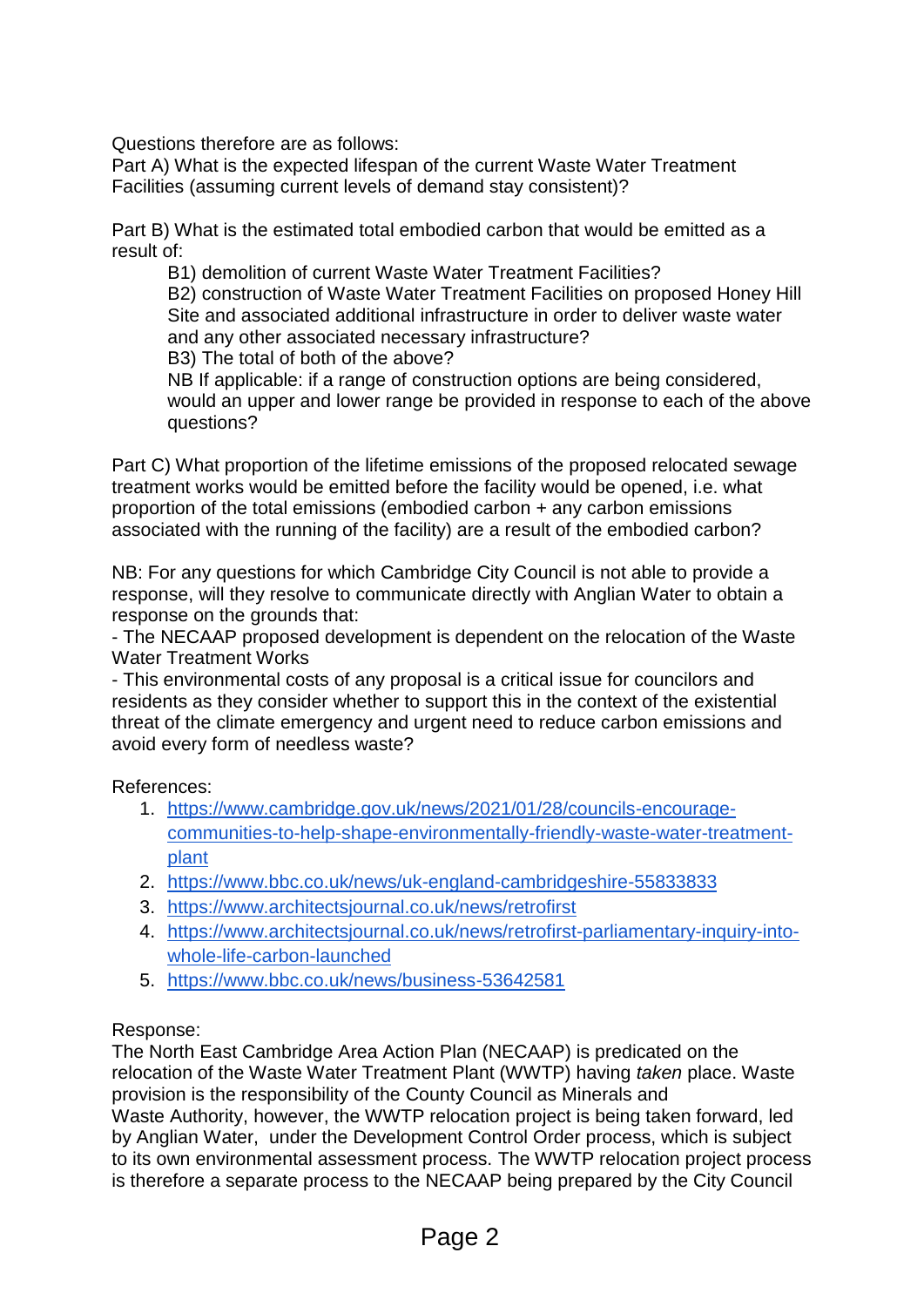and South Cambridgeshire District Council as the local planning authorities. If the relocation does not take place the proposals contained in the draft AAP would not be able to be taken forward.

The AAP will consider the sustainability impacts of development proposed within the plans and as part of the Sustainability Appraisal supporting the AAP, the impacts of the Council's plan in combination with other plans and projects, including those prepared by other organisations, will be assessed.

The question asked is therefore a matter for AW to respond to. However, to assist Members, the question has been asked of AW who have provided the following response:

In regard to the relocation project itself, the need for the project was acknowledged in the Secretary of State's s.35 decision dated 18 January 2021 which identified that the project will provide a key contribution to the development of Cambridge, particularly to the North East of the city, and to the investment in waste water infrastructure, and provide waste water services to a proposed development at Waterbeach New Town.

The project is currently in design development and as such no specific carbon figures have been published. However, Anglian Water's commitment is to achieve an operationally net-zero plant through the implementation of technologies which minimise process emissions and the use of renewable energy. Details of the relocation project and its emerging design have been made public for consultation here [\(https://cwwtpr.com/document-library\)](https://protect-eu.mimecast.com/s/YtSPCJ8GSKP0qMuVcE8R?domain=cwwtpr.com) – see specifically the Phase Two Consultation information.

The new plant will comply with commitments made within the Net Zero 2030 Routemap published by Water UK for which Anglian Water, as a leader within the water industry, is a signatory.

It will not be possible to build the new plant and decommission the current one with no embodied (or embedded) carbon impact. However, Anglian Water's commitment is that against a theoretical 2010 baseline build, we will achieve a 70% reduction in embodied carbon at the new facility – i.e. we plan to build, decommission and reuse/recycle materials in the most environmentally friendly way, prioritising carbon reductions.

Further details regarding Anglian Water's net zero carbon plans for the relocation project and assessment of the carbon impact will be made available as the design of the proposed development is progressed, during the statutory Phase Three Consultation, currently scheduled for spring 2022, when a greater level of design detail will be shared for public consultation, and in the subsequent full DCO application submission. We anticipate this important area being a key area of focus and scrutiny during the Development Consent Order planning examination for the project from late 2022*.* 

The assessment of carbon associated with the preparation of the Core site for development, the associated demolition of the structures at Milton site, and any